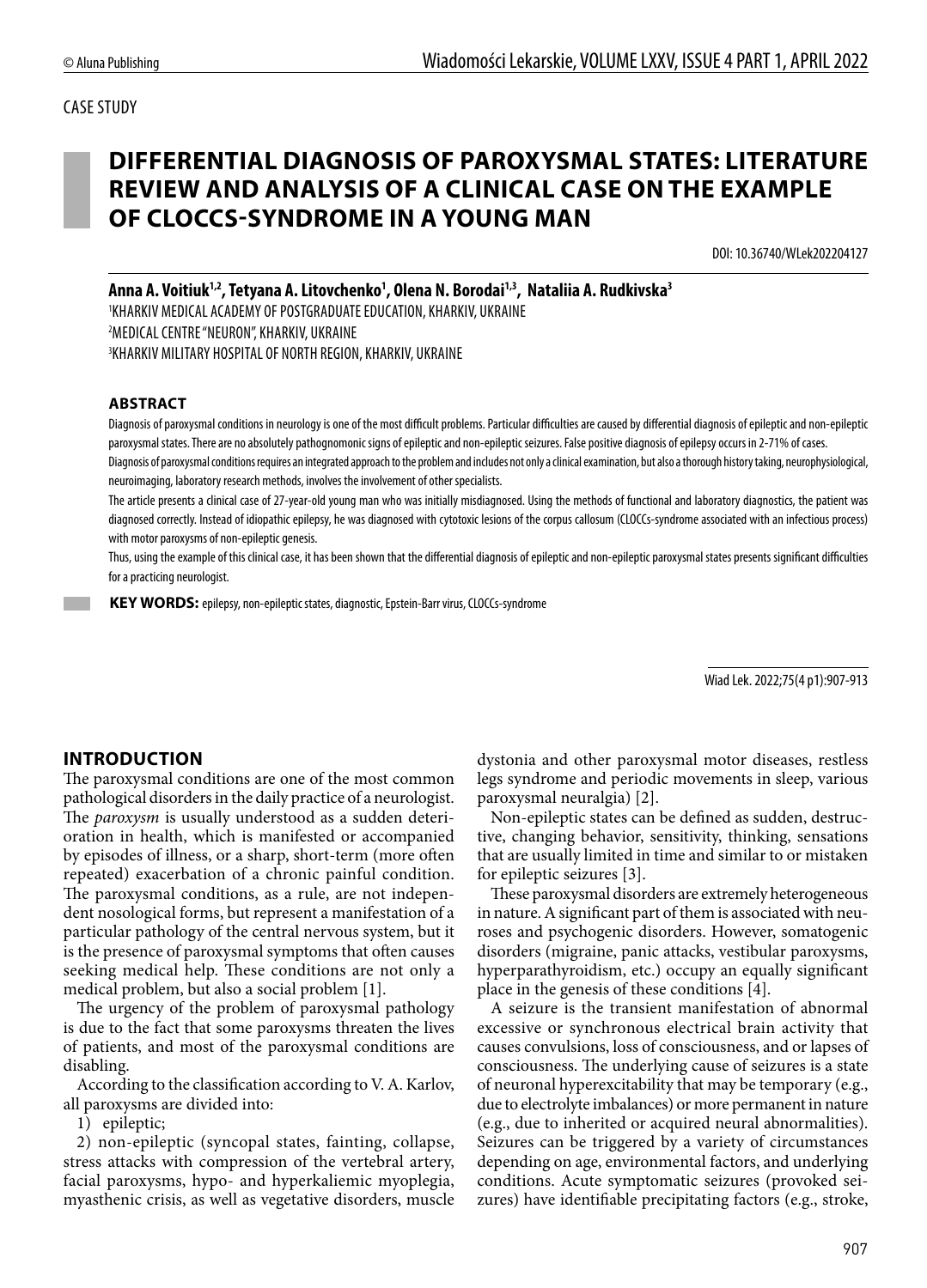| <b>Author</b>                       | Presumably the diagnosis of epilepsy | <b>Misdiagnosis</b> | <b>CVD syncope</b> |
|-------------------------------------|--------------------------------------|---------------------|--------------------|
| Scheepers B.<br>(Seizure 1998)      | 261                                  | 49                  | 15                 |
| King M.A.<br>(Lancet 1998)          | 496                                  | 178                 | 60                 |
| Smith D.<br>(QJM 1999)              | 184                                  | 46                  | 13                 |
| Grubb B.P.<br>(Ann Intern Med 1991) | 15                                   | 10                  | 10                 |
| Linzer M.<br>(Am J Med 1994)        | 12                                   | 12                  | 5/7                |
| Zaidi A. (JACC 2000)                | 74                                   | 31                  | 29                 |

**Table I.** Probability of error in patients with suspected epilepsy according to population and cohort studies

traumatic brain injury, alcohol withdrawal), whereas unprovoked seizures occur in the absence of identifiable causes. Reflex seizures are states that occur consistently in response to a particular trigger [5].

The problem of differential diagnosis of paroxysmal states is one of the most difficult tasks in neurology. It is due to a number of subjective and objective reasons: an insufficiently complete and accurate description of the clinical features of the seizure by patients and their relatives, often low information content of additional laboratory and instrumental research methods, the transient nature of disorders and often the absence of objective symptoms in the interparoxysmal period, insufficient awareness of doctors and medical staff about the clinical features of a number of paroxysmal conditions, etc. Among neurological paroxysmal conditions, the most difficult, requiring highly qualified clinicians is the differential diagnosis of epileptic and non-epileptic states. Sudden disturbances of consciousness, paroxysmal motor disorders, paroxysmal changes in behavior, crisis vegetative states are often mistaken for epilepsy [6].

Published retrospective and prospective studies suggest that 1 out of 4 patients with "epilepsy" was mistakenly diagnosed based on the analysis of clinical manifestations and the results of tilttest.

According to leading epileptologists, up to 20-30 % of patients diagnosed with epilepsy and receiving antiepileptic treatment suffer from non-epileptic states. Up to 45 % of patients diagnosed with refractory epilepsy have non-epileptic states (Table I).

Y. Xu et al (2016) in their review cite data indicating a significant number of false diagnostics of epilepsy even in specialized highly qualified medical institutions (Fig. 1) [7].

The diagnosis of paroxysmal states in neurology is one of the most difficult problems. The differential diagnosis of epileptic and non-epileptic paroxysmal states causes particular difficulties, due to the lack of absolutely reliable clinical markers of the disease in the interparoxysmal period, not always sufficient information content of instrumental research methods and insufficient awareness of doctors [8].

The problem of differential diagnosis of paroxysmal conditions is difficult, since it belongs to the category of multidisciplinary. The he main problems of differential diagnosis of paroxysmal states lie in the field of neurology, cardiology and psychiatry in patients [8].

The article presents a clinical case of an erroneous interpretation of the diagnosis in a 27-years-old young man, taking into account complaints, anamnesis of the disease and life, neurological status, laboratory results, features of the EEG, MRI.

#### ETHICAL ASPECTS

The work complies with the ethical standards of the Declaration of Helsinki by the World Medical Association. A written informed consent was obtained authorizing the publication of the medical history and the results of the examination.

#### **CASE REPORT**

Patient P., 27 years old (06.08.1993), was admitted to the military hospital on 08.04.2021 with complaints of periodic, with a frequency of 1-2 times a month, attacks of tonic tension of the muscles of the right extremities, which last several seconds, are provoked by active movements.

It is known from the anamnesis of the disease that periodic attacks of tension in the right extremities have been bothering since the age of 12, the patient has not sought medical help until now.

The patient notes the deterioration of the condition in the form of increased frequency of seizures and an increase in their duration for the last 2 years.

He consulted a unit doctor in March 2021. An MRI scan of the brain was performed, it was not found pathology. The patient was referred to the neurological department of military unit for further examination and treatment.

At the time of the examination, the patient's general condition is satisfactory. A man for a regular physique. The skin is clean, normal color. The visible mucous membranes are normal color. The thyroid gland is not enlarged, it is painless. Peripheral lymph nodes are not enlarged. Above the lungs, a pulmonary sound is heard,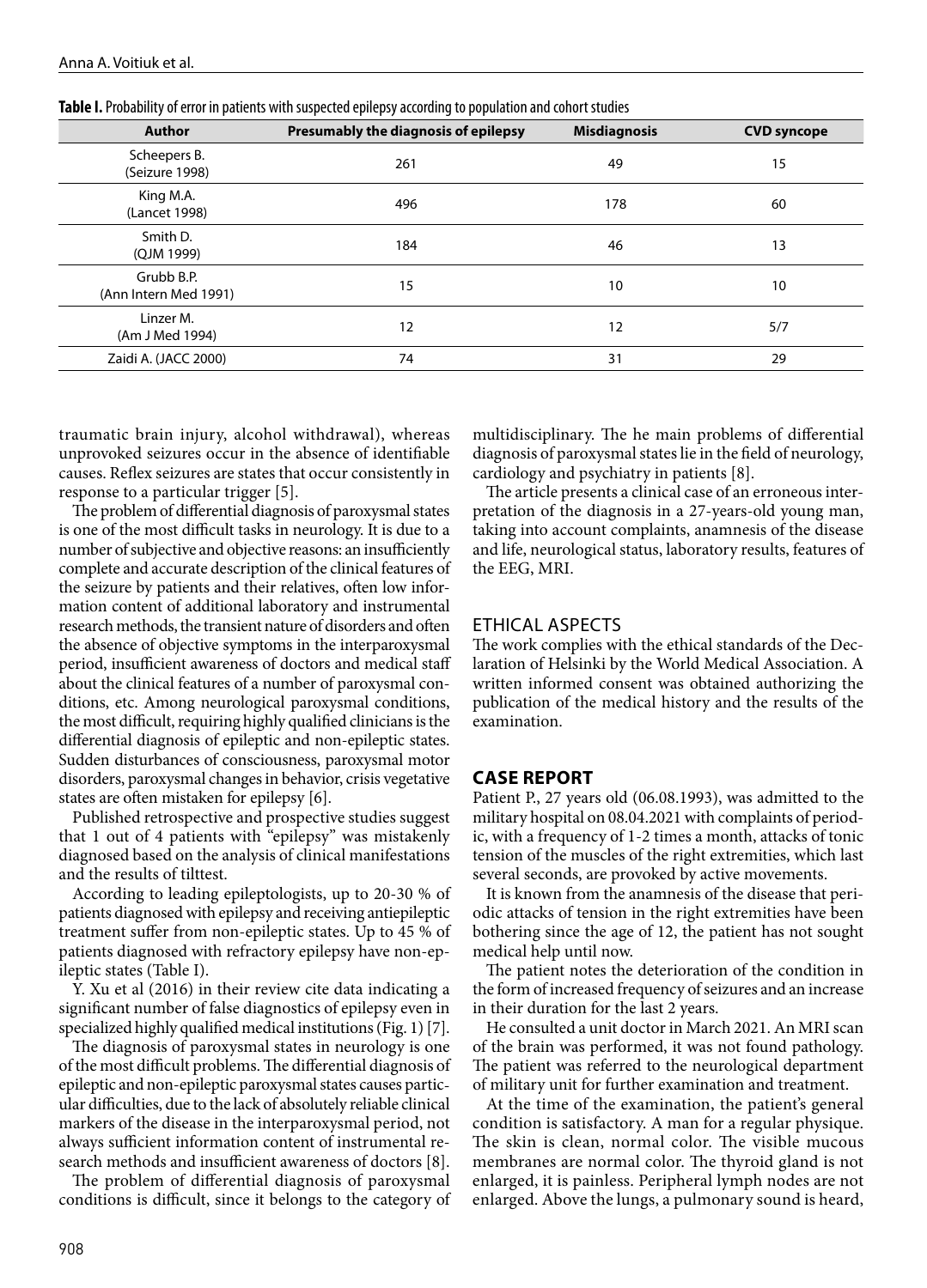| Study                                  | Sample size |               | False positive frequency (95% CI) (%)     |
|----------------------------------------|-------------|---------------|-------------------------------------------|
| <b>Population based</b>                |             |               |                                           |
| McCluggage 1984                        | 247         | 2(0 to 4)     |                                           |
| Labiner 2009                           | 171         | 8 ( 5 to 13)  |                                           |
| <b>Leach 2005</b>                      | 275         | 16 (12 to 21) |                                           |
| Scheepers 1998                         | 214         | 22 (17 to 29) |                                           |
| Epilepsy centres or tertiary hospitals |             |               |                                           |
| Karacan 2010                           | 119         | 2(0 to 5)     |                                           |
| Viteva 2009                            | 191         | 2(0 to 5)     |                                           |
| <b>Smith 2002</b>                      | 180         | 4(1 to 7)     |                                           |
| Stroink 2003                           | 412         | 4(3 to 7)     |                                           |
| Gibbs 1992                             | 850         | 9 (7 to 11)   |                                           |
| Miakotnykh 1990                        | 635         | 11 (9 to 13)  |                                           |
| Alsaadi 2004                           | 113         | 18 (11 to 26) |                                           |
| Yogarajah 2009                         | 230         | 18 (14 to 24) |                                           |
| Josephson 2007                         | 1506        | 19 (18 to 22) |                                           |
| <b>King 1982</b>                       | 60          | 20 (10 to 30) |                                           |
| Hovorka 2007                           | 249         | 22 (17 to 28) |                                           |
| <b>Betts 1992</b>                      | 343         | 23 (19 to 28) |                                           |
| <b>Smith 1999</b>                      | 184         | 26 (20 to 32) |                                           |
| Faulkner 2012                          | 210         | 31 (26 to 38) |                                           |
| Parra 1999                             | 28          | 35 (18 to 53) |                                           |
| Uldall 2006                            | 223         | 39 (33 to 45) |                                           |
| <b>Kutlu 2013</b>                      | 105         | 54 (45 to 64) |                                           |
| <b>HUT or ILR centres</b>              |             |               |                                           |
| Hamid 2009                             | 62          | 12 (5 to 21)  |                                           |
| Rangel 2014                            | 94          | 33 (23 to 43) |                                           |
| Zaidi 2000                             | 74          | 41 (31 to 53) |                                           |
| LaRoche 2011                           | 17          | 47 (23 to 71) |                                           |
| Edfors 2008                            | 120         | 71 (63 to 79) |                                           |
|                                        |             |               | 20<br>40<br>80<br>100<br>0.0<br>60<br>n., |





**Fig. 2.** The EEG fragment of patient P., 1993

vesicular breathing. The pulse is rhythmic, heart rate is 66 beats/min, blood pressure is 120/80 mm Hg. The boundaries of the heart are within the normal range. The heart tones are clear, the rhythm is correct. The abdomen is soft, painless on palpation. The liver and spleen are not enlarged. Pasternatsky symptom is negative on both sides. There are not edemas. Physiological functions are controlled.

In the neurological status: the level of consciousness is clear, it is oriented correctly in time and place, intelligence corresponds to age. He is available to the productive contact in full. Meningeal signs are negative. Palpebral fissures, pupils are D=S. The light reflex is of average vivacity. The movements of the eyeballs are possible in full. Convergence is weakened. Nystagmus, diplopia are absent. The nasolabial folds are symmetrical. The pharyngeal reflex is triggered, swallowing is not disturbed. The tongue is moist, is not

| Bio Marin munder monder with monder monder monder with the common and                                                                                                                                                           |
|---------------------------------------------------------------------------------------------------------------------------------------------------------------------------------------------------------------------------------|
| a farmmininning manufarmining manufarmining manufarmining                                                                                                                                                                       |
| hmmmmmmmmmmmmmmmmmmmmmmmmmmmmmmm                                                                                                                                                                                                |
| " promotion in produced the man month monograph and monographs                                                                                                                                                                  |
| B innummuning power memorand                                                                                                                                                                                                    |
| a mamummmmmmmmmmmmmmmmmmmmmmmmmmmm                                                                                                                                                                                              |
| innannannann                                                                                                                                                                                                                    |
| A havanummarinanummarinanummarinanummarinanummarinanum                                                                                                                                                                          |
| themmentarymphonesymentarymphonesymentarymphonesymentarymphonesyment                                                                                                                                                            |
| incommunication in the communication of the communication in the communication of the communication of the communication of the communication of the communication of the communication of the communication of the communicat  |
| phononical mondown mondoment mondo mondo mondo mondo mondo mondo                                                                                                                                                                |
| Brammmmmmmmmmmmmmmmmmmmmmmmmmmmmmm                                                                                                                                                                                              |
|                                                                                                                                                                                                                                 |
| the monday which we also a complete with the second was a complete with the second with the second with the second with the second with the second with the second with the second with the second with the second with the sec |
| guvinning magimul af yerun mangan megan mangan maggan magan                                                                                                                                                                     |
| sammininhunder mininhundung maninmal meninder me                                                                                                                                                                                |

Fig. 3. The EEG-video monitoring fragment of patient P., 1993. Rec=23-05-2021 16-58 {All record}

overlaid, along the middle line. Speech is not broken. Phonation is normal. There are not bulbar violations. Muscle tone is preserved. Muscle strength is sufficient. Tendon and periosteal reflexes from the hands D=S, knee D=S, Achilles D=S, of average vivacity. There are not pathological feet signs. Sensitive disorders are not detected. The finger and knee-heel tests are performed satisfactorily. He is persistent in the Romberg pose. The coordination tests are performed satisfactorily. The vegetative reactions are revived.

During the entire period of stay in the military hospital, the following studies were conducted:

There were not significant deviations from the reference values in general clinical blood and urine tests.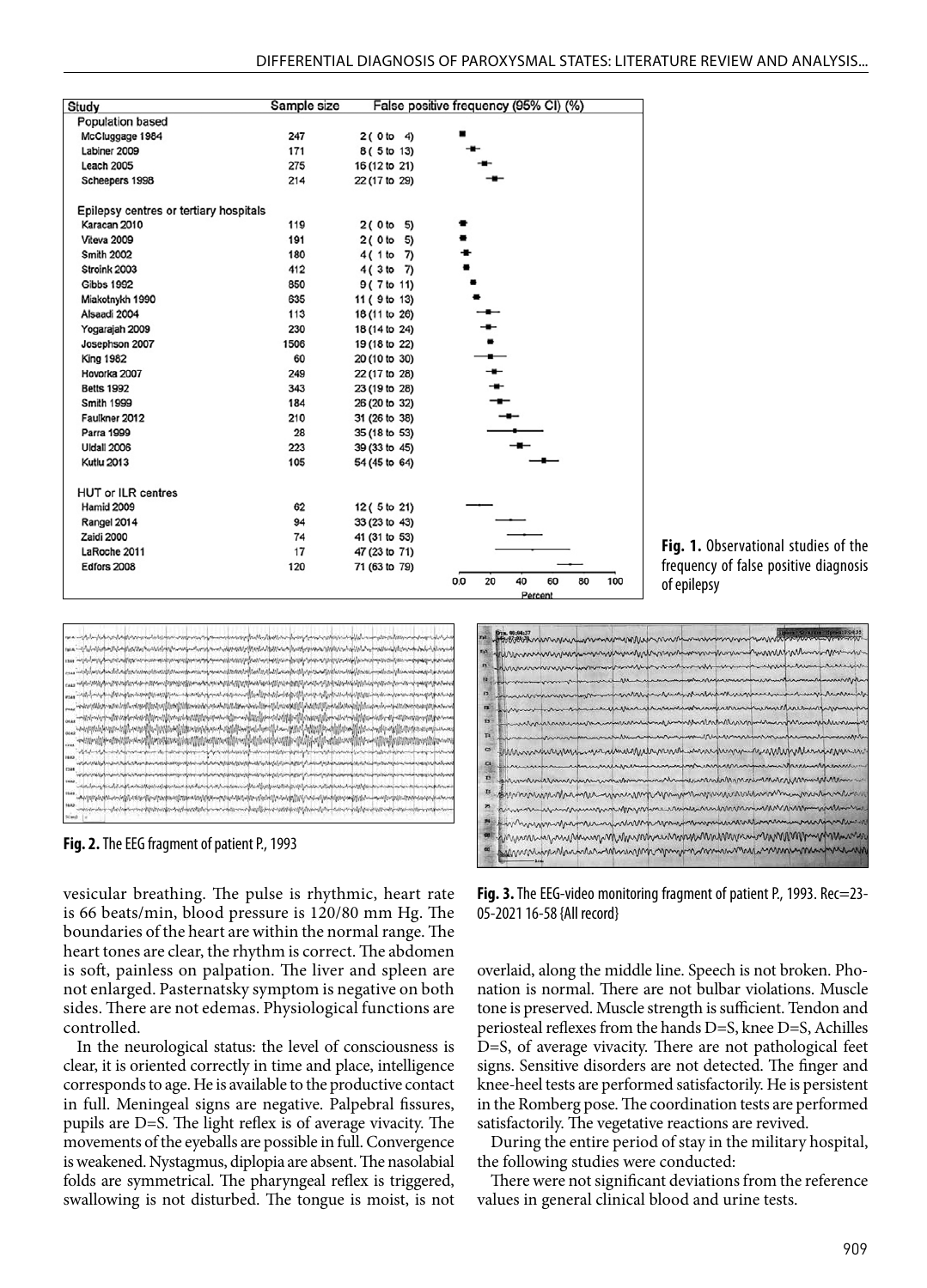

**Fig. 4.** Infection-associated CLOCCs-syndrome in a 27-year-old man, in whom EBV infection was diagnosed. (a) Axial FLAIR MR image shows a hyperintense oblong splenial lesion and mild involvement of the anterior corpus callosum. (b) Axial diffusion-weighted MR image shows reduced diffusion in the callosal lesions. (c) High-power photomicrograph shows infiltration with hemophagocytic histiocytes (arrow) and atypical lymphocytes, findings consistent with EBV-associated hemophagocytic lymphohistiocytosis. (H-E stain; original magnification,  $\times$ 400).

**Fig. 5.** Drawing shows the cells and cytokines that are important in the development of CLOCCs. Cell-cytokine interactions leads to massively elevated extracellular glutamate levels

**Fig. 6.** Drawing shows glutamate excitotoxicity. The extracellular glutamate binds with N-methyl-D-as- partate receptors (NMDA-R) and α-amino-3-hydroxy-5-methyl-4-isoxazole propionic acid receptors (AMPA- R), allowing sodium ions (Na+) and calcium ions (Ca+) to enter cells, potassium ions (K+) to leave cells, and water (H2O) to enter (pink arrows) and become trapped within neurons. This process leads to cytotoxic edema. Because the intracellular water cannot freely move, cytotoxic edema is manifest as reduced diffusion at MR imaging

Biochemical blood assay (09.04.2021): АСТ 18,7 Оd/L; АLТ 16,1 Оd/L; blood urea 2,9 mmol/L; creatinine 91,3 mcmol/L; blood glucose teste 5,3 mcmol/L; LPH 55,7 Od/L.

SARS-CoV-2 antibody assay to the nucleocapsid antigen (09.04.2021): IgM and IgG were not detected.

Thyroid hormones (13.04.2021): Т4 – 18,8 mmol/L; TSH – 1,09 мcМО/mL; ТPО – 11,8 Оd/mL.

Rapid Plasma Reagin test (09.04.2021): negatively.

ECG (08.04.2021): sinus rhythm. Early Ventricular Repolarization Syndrome.

Fluorography of chest organs (09.04.2021): without pathological findings.

EEG (15.04.2021): pathological EEG complexes have not been registered.

ECHO (13.04.2021): without pathological findings.

Diagnostic ultrasound of thyroid (13.04.2021): without pathological findings.

Head MRI (27.03.2021): on the hands.

Against the background of a complete collection of complaints, anamnesis of the disease and life, as well as the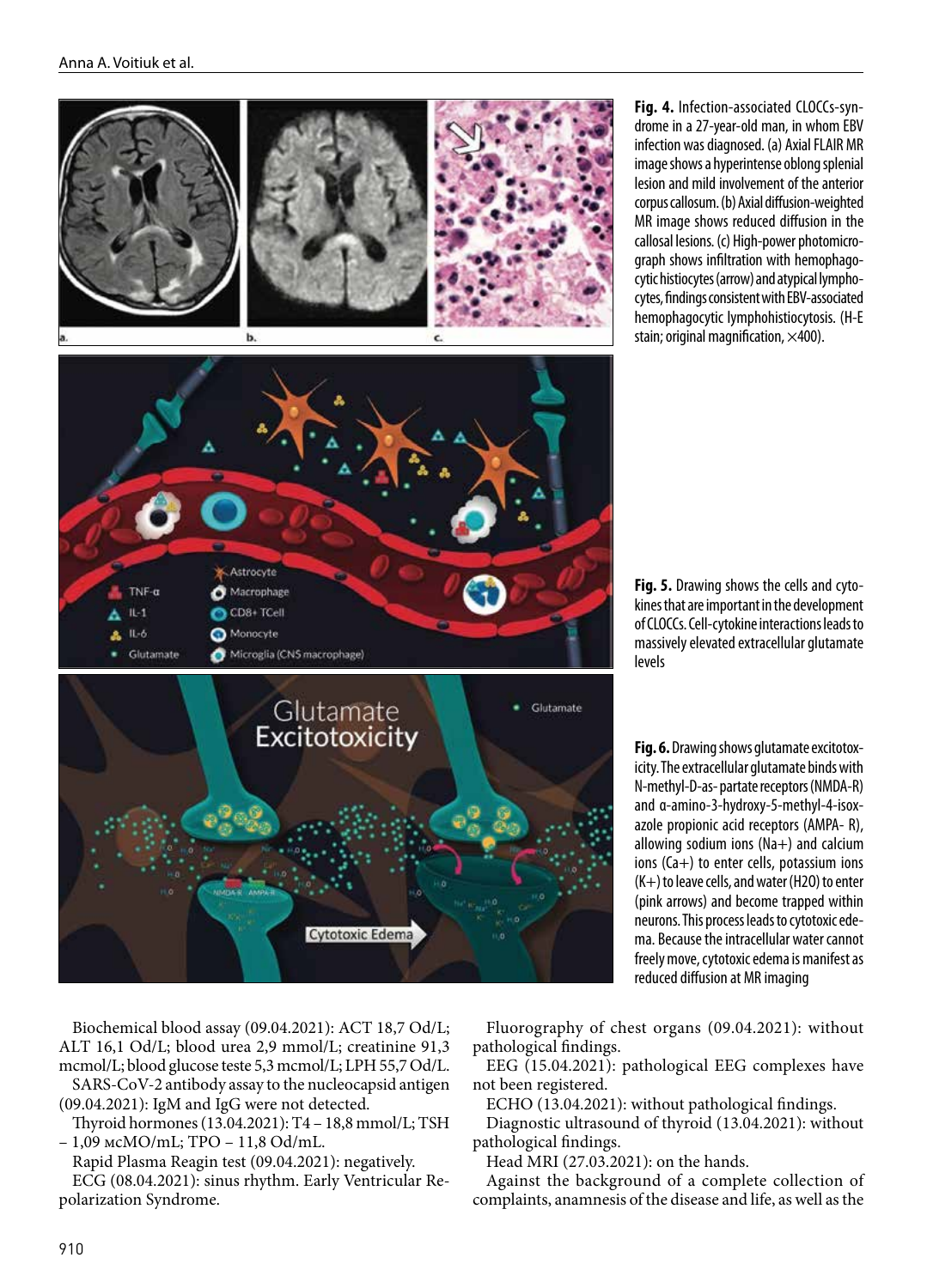results of laboratory and instrumental research methods, this patient was diagnosed with «Idiopathic epilepsy with simple partial tonic seizures. S-shaped scoliosis of the thoracic spine of the first degree» [8], [17].

The patient was prescribed treatment: compliance with the regime, diet, taking carbamazepine 0.2 2 tablets 2 times a day.

During the treatment in the military hospital, the patient did not notice a significant improvement. Isolated seizures of tonic tension of the muscles of the right extremities were recorded. The patient's condition is satisfactory.

The patient is recommended to avoid physical and emotional overloads, observe the work and rest regime, follow up with a neurologist, take levicitam 250 mg 2 times a day for 2 weeks, then 500 mg 2 times a day for a long time. The patient was discharged from the military hospital on 23.04.2021.

Subsequently, patient P. was consulted by a neurologist on 06.05.2021. The patient complained of periodic seizures in the right extremities in the form of muscle contractions, which are provoked by emotional and physical exertion. The patient has paroxysmal states of unclear genesis, which need to be clarified. It has not the features in the neurological status of a patient. It is recommended to do a diagnostic head MRI with 3 T – the presence of cortical dysplasia, the presence of focal pathology; and also to do EEG and EEG video monitoring (24 hours) with the cancellation of levicetam 4 days before the start of the examination. The next inspection after the additional examination.

The patient underwent an EEG (06.05.2021): a medium-voltage EEG torrent with dominant δ-activity. The main violations of bioelectric activity in the alpha-rhythm range, the correctness of its zonal distribution, amplitude values and fusiformity are preserved, the alpha-rhythm is expressed by flashes of up to several seconds, separated from each other by sections of low-amplitude polymorphic slow activity, the intervals between alpha-rhythm flashes are filled with a flat EEG, generalized flashes of slow-wave activity, mainly in the central leads, against the background of normal electrical activity. It were not detected the specific EEG phenomena (Fig. 2) [14], [15].

The patient performed EEG video monitoring (24 hours) on 23.05.2021. The following conclusion was obtained: diffuse disturbances in the bioelectrical activity of the brain and local changes were not registered. Single epileptiform discharges were recorded in the inferior forehead-temporal region. Revealed dysfunction of the median structures of the brain. The seizures recorded during the survey are most likely non-epileptic in nature (Fig. 3) [14], [15].

*Head MRI 3 Т* (epileptic protocol) (09.05.2021): MRsings of cytotoxic lesions of the corpus callosum (CLOC-Cs-syndrome). MR-signs of mesial temporal sclerosis and cortical dysplasia of the brain were not detected (Fig. 4).

*The neurologist consultation* (31.05.2021): The complaints are the same. It has not the features in the neurological status of a patient. Taking into account the data of instrumental research methods, the patient was diagnosed with "Cytotoxic lesion of the corpus callosum (CLOCCs-syndrome) with motor paroxysms of non-epileptic genesis". It were recommended: consultation and examination by an infectious diseases specialist-virologist. Levetiracetam should be gradually discontinued.

After consultation with a neurologist, the patient turned to the laboratory and donated blood to the infection panel, in particular for the presence of antibodies to the Epstein-Barr virus.

Assay for the presence of IgG antibodies to the Epstein-Barr virus capsid antigen VCA (EBV VCA IgG) (04.06.2021): 15,39 Оd.

Assay for the presence of IgM antibodies to the Epstein-Barr virus capsid antigen VCA (EBV VCA IgM) (04.06.2021): 0,31 Оd.

Assay for the presence of IgG antibodies to the Epstein-Barr virus nucleonic antigen (EBV EBNA-1 IgG) (04.06.2021): 12,82 Оd.

Thus, the constant presence of VCA IgG in high titers indicates a chronic phase of infection caused by the Epstein-Barr virus. The reason for the positive result may be the presence of active immunity due to a previously transmitted infection, along with the detection of antibodies to the nuclear antigen (EBNA) and the absence of IgM to the capsid antigen (VCA) of the Epstein-Barr virus.

After another visit to the neurologist, the patient was diagnosed with the following: "The consequences of neuroinfection in the form of cytotoxic lesions of the corpus callosum (CLOCCs-syndrome) with motor paroxysms of non-epileptic genesis. Viral infection caused by the Epstein-Barr virus is in remission".

An example of differential diagnosis of paroxysmal states using instrumental methods was presented to Your attention. This clinical case demonstrated how, thanks to the methods of functional diagnostics, the patient's diagnosis was changed from idiopathic epilepsy to CLOCCs syndrome of non-epileptic genesis associated with infection.

Cytotoxic lesions of the corpus callosum (CLOCCs) is a concept that combines a heterogeneous group of pathological conditions that cause changes in the signaling characteristics of the corpus callosum, in particular, the roller [9].

Cytotoxic lesions of the corpus callosum (CLOCCs) represent a group of conditions that cause MRI signal intensity changes in the corpus callosum. Etiology of this phenomenon is very heterogenous. CLOCCs are associated with a spectrum of metabolic disorders, drug therapy, infections, epileptic seizures and many other causes.

Complex interdependent mechanisms regulate cytokine levels and, ultimately, glutamate levels in the brain. With trauma, infection, and inflammation, macrophages become active and release the inflammatory cytokines interleukin 1 (IL-1) and IL-6, beginning the cascade that leads to cytokinopathy. Monocytes then activate and also release IL-1 and IL-6. T-cells are subsequently recruited and affect the endothelial cells, making the endothelial cells leaky (breaking down the blood-brain barrier) and stimulating them to produce tumor necrosis factor-α (TNF-α). Astrocytes, in turn, are stimulated by IL-1 to release glutamate and block reuptake of glutamate, thus increasing extracellular gluta-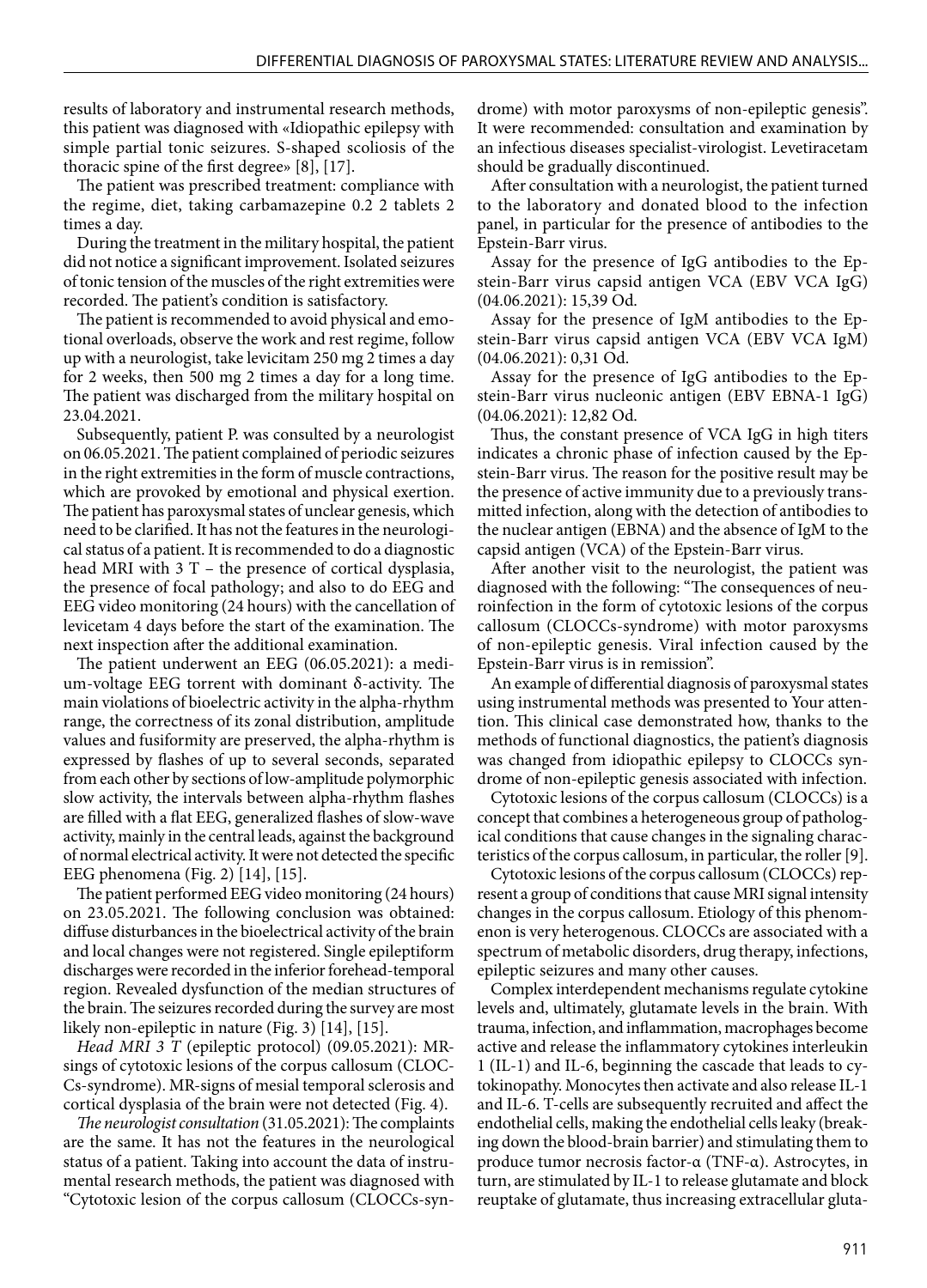mate. Microglia, which are the macrophages of the central nervous system (CNS), subsequently become activated and produce more cytokines and may initiate demyelination. Many of these cell-cytokine relationships include feedback loops that are exponentially amplified. The result of this cytokinopathy is massively increased amounts of glutamate in the extracellular space at levels 100 times the normal level or more (Fig. 5) [10].

The CLOCCs demonstrate increased signal intensity on fluid-attenuated inversion-recovery (FLAIR) magnetic resonance (MR) images and show decreased signal intensity on T1-weighted MR images [11]. Diffusion is reduced (mean ADC value,  $0.31 \times 10^{-3}$  mm<sup>2</sup>/sec; range,  $0.13 \times 10^{-3}$  mm<sup>2</sup>/sec to  $0.48 \times 10^{-3}$  mm<sup>2</sup>/sec). CLOCCs lack enhancement on contrast material–enhanced images, tend to be midline, and are relatively symmetric. The involvement of the corpus callosum typically shows one of three patterns: (a) a small round or oval lesion located in the center of the splenium, (b) a lesion centered in the splenium but extending through the callosal fibers laterally into the adjacent white matter, or (c) a lesion centered posteriorly but extending into the anterior portion of the corpus callosum (Fig. 6).

CLOCCs are secondary lesions associated with drug therapy, malignancies, infections, subarachnoid hemorrhage (SAH), metabolic disorders, trauma, and other entities. CLOCCs demonstrate reduced diffusion from cytotoxic edema. They are usually ovoid and located in the splenium but may be more extensive, with involvement of the body of the corpus callosum and the genu. CLOCCs are frequently but not invariably reversible. When they are present, their underlying cause should be sought and addressed [12], [16].

### VARIANTS OF CLOCCS BY ETIOLOGY

- *I. CLOCCs associated with drugs/toxins;*
- antidepressants (amitriptyline);
- antipsychotics (clozapine);
- chemotherapeutic drugs (cyclosporine, fluorouracil);
- corticosteroids;
- pesticides (methyl bromide);

#### *II. CLOCCs associated with the neoplastic process;*

СLOCCs can be a consequence of a malignant process within the central nervous system. There is evidence of the association of CLOCCs with malignant tumors of other organs, which is most likely associated with chemotherapy. The probable mechanism of CLOCCs occurrence in this scenario is the infiltration of tumor cells with the subsequent release of cytokines into the CSF.

#### *III. CLOCCs associated with the infectious process;*

There are reports of cases of CLOCCs in brain abscesses, encephalitis and meningitis. The main mechanism is an increase in the level of pro-inflammatory cytokines, an increase in the permeability of the BBB and further events that contribute to the development of excitotoxicity.

- viruses (influenza, measles, herpes, mumps, adenovirus, chickenpox, rotavirus);
- bacteria (salmonella, legionnaires ' disease);
- mycobacteria (tuberculous meningitis);

#### *IV. CLOCCs associated with metabolic disorders;*

– electrolyte disorders (hyperammonemia, hyper- and hyponatremia);

Ammonia is one of the main participants in the pathogenesis of hepatic encephalopathy. The acute toxic effect of ammonia is a massive release of cytokines and the further development of excitotoxicity, mainly mediated by NMDA receptors.

- hemolytic-uremic syndrome;
- hepatic encephalopathy;
- hypoglycemia;
- Markiafava-Bignami disease;
- osmotic demyelinating syndrome;
- Wernicke's encephalopathy;
- Wilson's disease;

#### *V. CLOCCs associated with subarachnoid hemorrhages;*

In patients with subarachnoid hemorrhages (SAH), increased levels of interleukins 1-beta, 6 and TNF-alpha are found in the CSF, which may be the cause of the appearance of CLOCCs.

#### *VI. CLOCCs associated with traumatic injury;*

The most common cause of CLOCCs in the corpus callosum is diffuse axonal damage. The restriction of diffusion in the focus in the corpus callosum is observed in the acute phase. This may be due to several reasons: (a) increased extracellular glutamate due to axon damage and (b) secondary release of cytokines and glutamate [16].

#### **CONCLUSIONS**

Cytotoxic lesions of the corpus callosum are secondary lesions to a variety of causes, most notably metabolic diseases, seizures, infectious diseases, and drug action.

The pathophysiological processes leading to signaling changes in corpus callosum (CC) have not yet been fully understood and described. This is probably the result of a cascade of complex mechanisms, especially inflammatory changes and an increase in extracellular glutamate levels in the brain, manifesting as cytotoxic edema.

Clinical manifestations are very variable. Neurological impairment varies from mild to severe, but may also be absent. The most common non-specific symptoms are headaches or fever.

The main examination method is MR with a typical finding of diffusion restriction with correlate on apparent diffusion coefficient (ADC) maps.

The key to successful therapy is to identify and treat the cause. The lesions are reversible in most cases, and the prognosis is very good, but also depending on the underlying pathology.